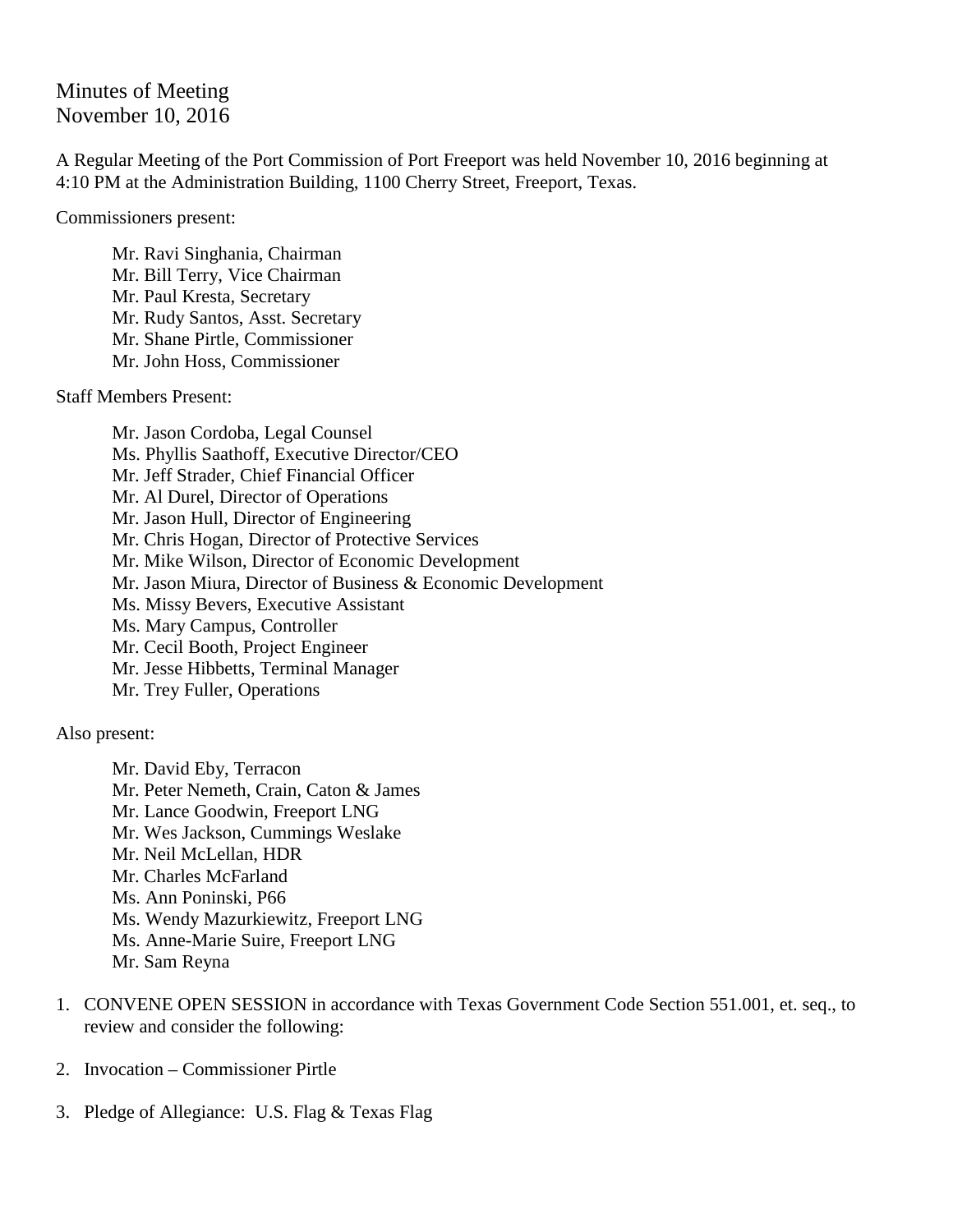- 4. Roll Call. All Commissioners were present.
- 5. Safety Moment Mr. Chris Hogan
- 6. Approval of minutes from the Regular Meeting held October 13, 2016 and Special Meetings held October 14, 2016 and November 1, 2016.

A motion was made by Commissioner Kresta to approve the minutes as presented. The motion was seconded by Commissioner Terry with all Commissioners present voting in favor of the motion.

7. Upcoming Meetings: December 1 – Port Commission Meeting 2017 Tentative Board Meeting Schedule

At the workshop held October 14, Commissioners discussed a meeting schedule for 2017 and having two meetings per month as in previous years. Commissioner Singhania noted that Ms. Saathoff prefers having back to back meetings and has included a schedule for review in BoardPaq. The fourth Thursday meeting will be to discuss executive session items and conduct committee meetings, if needed. The first Thursday meeting will be to conduct regular business. Commissioner Pirtle questioned why they moved away from holding meetings the second and fourth Thursdays. Ms. Saathoff explained there is a continuous process of preparing for meetings when they are held then, adding this would also allow executive session items to be covered in more detail and allow to prepare for the regular meeting. Ms. Saathoff asked the Board to consider the schedule and give their feedback.

Commissioner Singhania noted the next and last meeting of the year will be held December 1.

- 8. Reports from Executive Staff:
	- A. Receive report from Executive Director/CEO on activities and matters related to administrative affairs. Port tenant updates, USCOE, rail issues, AAPA Committees, leases, contracts, upcoming Port and civic events and other related administrative affairs.

Ms. Saathoff reported that staff is still monitoring the 2016 WRDA bill which is currently in conference. Staff is hopeful it will get passed however there will not be much time to reconcile and move it out as Congress goes back into session November 14, recess November 19-27 and then returns November 28 for two weeks. The American Association of Port Authorities has sent recommendations that encourage improving various aspects of the bill. The TSP meeting at Corps headquarters has been pushed back because the economic analysis was not completed in time. The proposed date is February 17, 2017. Additionally, the Corps is indicating we can make up loss time in the schedule and not push the completion date. The Nexus group meeting for November did not occur due to scheduling conflicts. Ms. Saathoff noted that there will be a change in members because of the election, Fort Bend County Commissioner Morrison lost his seat to Vincent Morales. Chevron Phillips representatives visited the Port for a briefing and tour November 4. They also provided the Port with an overview of their company and their expansion project. Ms. Saathoff reported attending the AAPA Annual Convention and has shared links to various presentations made during the convention adding the topics were very timely and relevant. She also reported attending the U.S. Legislative Policy Council meeting while at AAPA.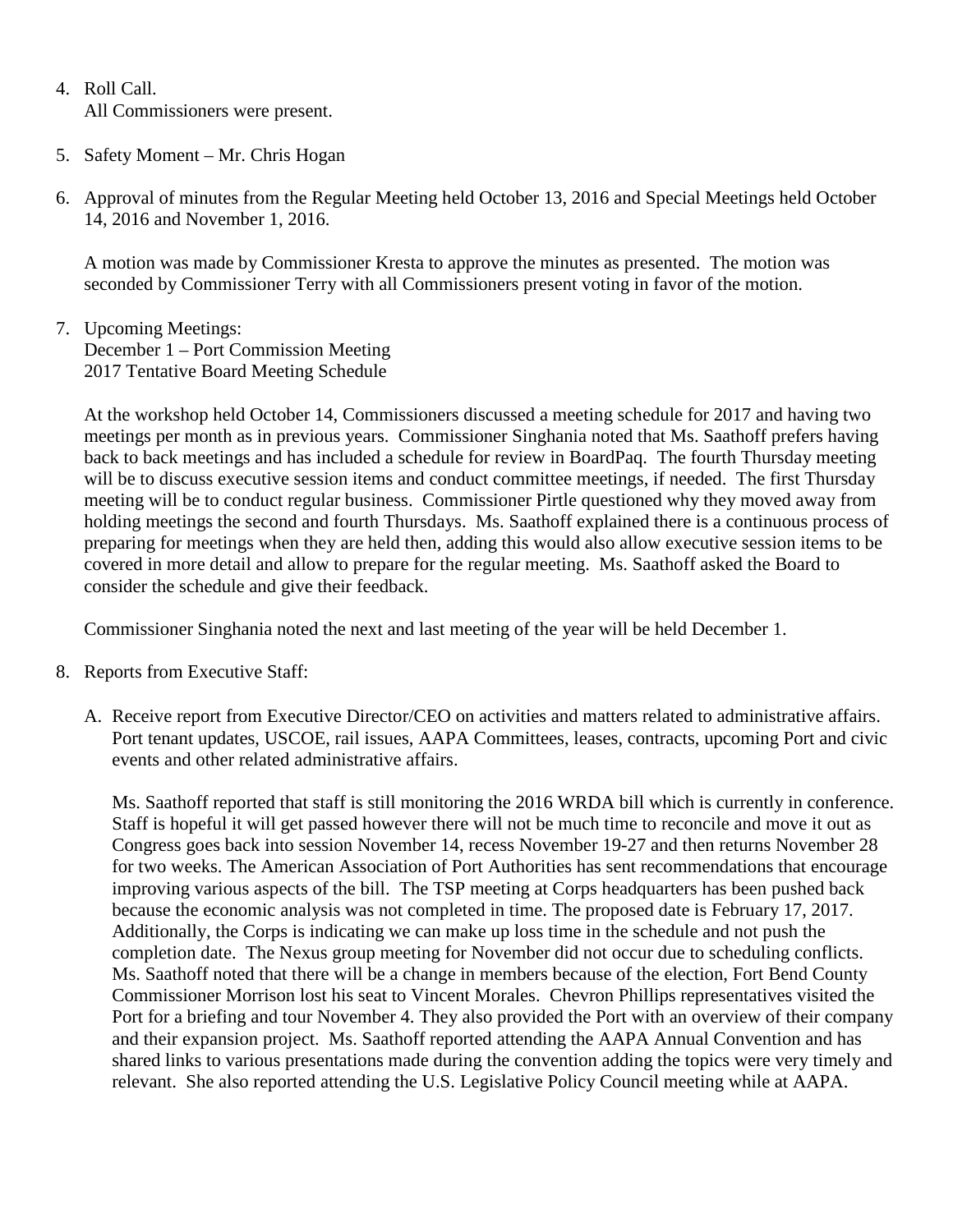B. Receive report from Chief Financial Officer on monthly activity and matters related to financial results, investments, insurance, leases, real property matters and other related administrative affairs.

Mr. Strader gave a brief year-end financial presentation and update to the Commission.

At this time, Commissioner Singhania and the board recognized Port staff and Veterans Cecil Booth and Trey Fuller in honor of Veterans Day tomorrow, November 11. They then asked for Veterans in the audience to come forward as well.

C. Receive report Director of External/Governmental Affairs on activities and matters related to federal, state and local governmental affairs, Port tenant updates, USCOE, rail issues, HGAC/TPC, Committees, upcoming Port and civic events and other related governmental affairs

Ms. Kile updated the Board on the East End acquisition project stating that November 4, she accompanied eight residents to their closing. The keys to their new homes were presented to the residents today by Commissioner Singhania. The next twelve residents will close on their homes November 14. Ms. Kile thanked the Board for allowing her to work on this project. Commissioner Pirtle thanked Ms. Kile for all her work.

D. Receive report from Director of Engineering on activities and matters related to Freeport Harbor Federal Channel, capital projects and other projects, Hydrographic Report and other related facility engineering matters.

Mr. Hull shared pictures of the demolition of the Freeport Inn and houses on the East End as well as an area of the trench drain on Velasco Terminal that will be replaced. This project will be under \$25,000 but wanted the Board to be aware of the repair. He also updated the Board on discussions with the Corps stating the TSP meeting has been moved back, tentatively scheduled for February 17, 2017. This is due in part to the economics which are being prepared by the Corps. Commissioner Hoss expressed his frustration with the Corps and not keeping up with their own deadlines.

E. Receive report from Director of Operations on activities and matters related to operations, vessel activity, tonnage and other related port operation matters.

Mr. Durel stated that things are progressing along and is excited about the numbers for project cargo adding that the vessels are moving in regularly. Between the regular vessels and project cargo, it can be a challenge to get everyone in/out. Mr. Durel also shared pictures of a heavy lift vessel that removed a 785-ton piece, an ammonia synthesis converter, from the deck of the ship to a barge using ships gear.

F. Receive report from Director of Protective Services on matters related to safety meetings/injury report, security meetings, EMS update and other related safety, security and environmental matters.

Mr. Hogan updated the Board on reports from the Coast Guard, what's happening in DC what is expected over the next twelve months.

TWIC Rule & Readers: The navigational and vessel inspection circular will be coming out soon. It will give us direction on what they are expecting.

FSO (Facility Security Officers) Training: A notice of proposed rule-making for FSO training is expected out February 2017. One of the proposed rules is no grandfathering at all, which means everyone who has been through FSO training will have to go through it again. In addition, no modular training can be held. All training will take place at once. Industry has submitted their comments. Seafarer Access: This concerns bringing seafarers from the ships to gates. The stipulation for family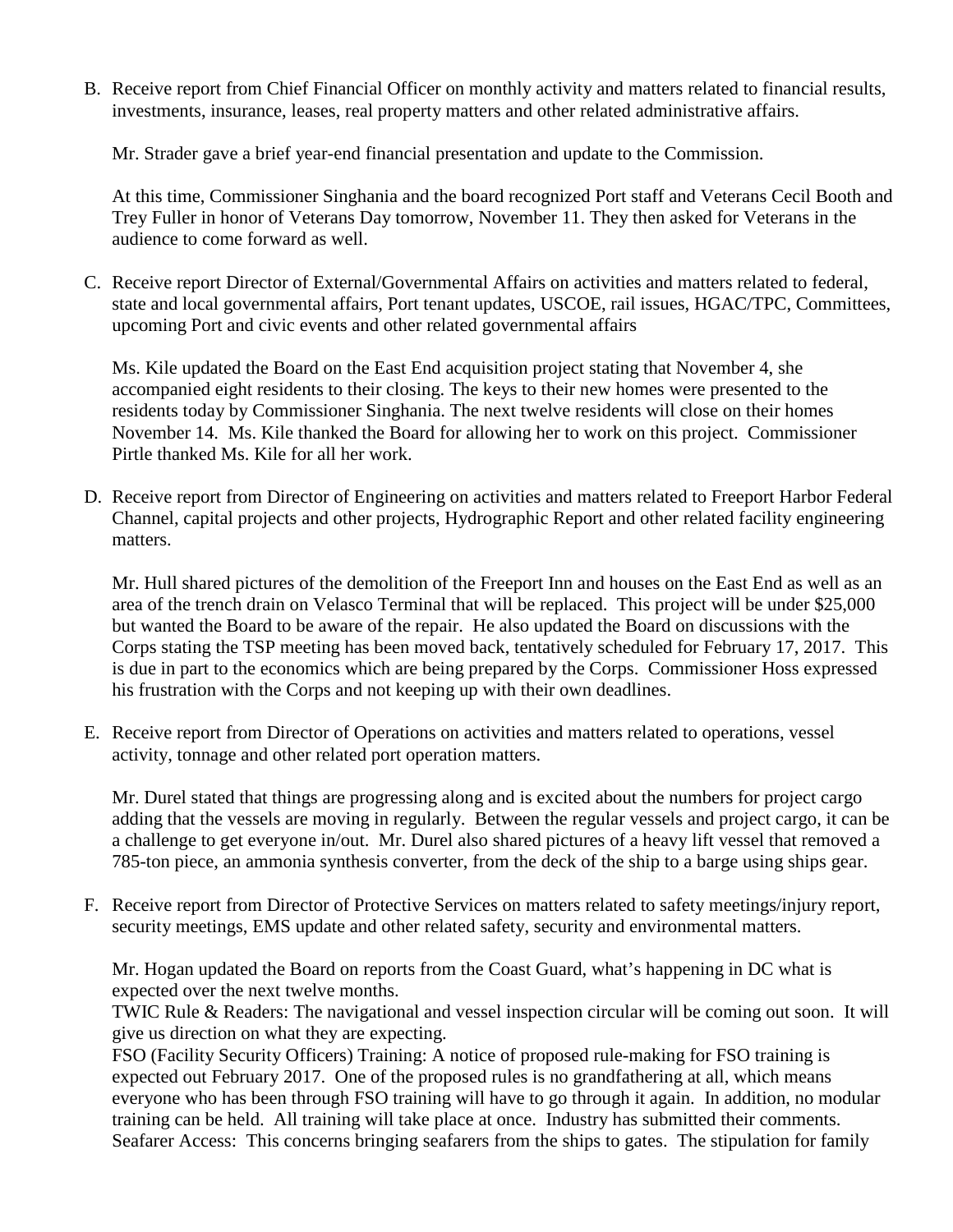members has been dropped but it has not been defined who is responsible for the cost, only that the seafarer is not responsible. They are anticipating this decision will be left up to the Captain of the Port's interpretation. Final rule should come out in January.

NTSA2: NTSA is the regulation that controls security around the Port. NTSA2 is not a new regulation but will bring all regulations into one combined code section.

Port Security Grants: Expecting it to be lower next year. The format of the application will also change to make it easier. Nothing else will change in the process.

The USCG will form a small working group to focus on cyber regulations and give recommendations to the Captain of the Port. Mr. Hogan has been asked to participate in the group. The CG received a tour and presentation of what the Port has done from a cyber standpoint and were very impressed with what they saw.

Lastly, the Port is coordinating and hosting the next BMAT which will take place December 13.

G. Receive report from Director of Business & Economic Development on activities and matters related to industry meetings and Port presentations, Port events, and other related trade development or community relation matters.

Mr. Miura had no additions to his written report.

9. Receive report from Commissioners on matters related to meetings and conferences attended, Port presentations and other related Port Commission matters.

Commissioner Santos reported attending the Tenaris Open House along with Commissioner Hoss, Mr. Durel and Mr. Miura.

Commissioner Hoss also reported attending the Tenaris Open House.

Commissioner Terry reported attending the AAPA Annual Convention in New Orleans adding it was well attended and the program was probably the best AAPA has put out in a long time. He also attended the Rail District meeting October 21.

Commissioners Kresta and Pirtle also reported attending the AAPA Annual Convention. Commissioner Pirtle noted that the 36A Coalition is proposing to expand from just the 36A to the Heartland Coalition to expand into Oklahoma taking it beyond the scope of Texas.

Commissioner Singhania attended the Chevron Phillips meeting

## 10. Public Comment

There were no comments from the public.

11. Adoption of a resolution approving the application for tax abatement for Freeport LNG Development, LP, ET AL No. 6 for property located in the Freeport LNG Development, LP Reinvestment Zone Nos. 2A and 3, approving Tax Abatement Agreement on the same terms and conditions as granted to Freeport LNG Development, LP by Brazoria County and authorizing Chairman and Secretary to execute said agreement.

Mr. Lance Goodwin with Freeport LNG gave a brief presentation and update on the three trains currently under construction at Freeport LNG and highlighted the addition of the fourth train project. Mr. Strader stated that staff is requesting approval of a ten-year abatement that would be approved as a variance under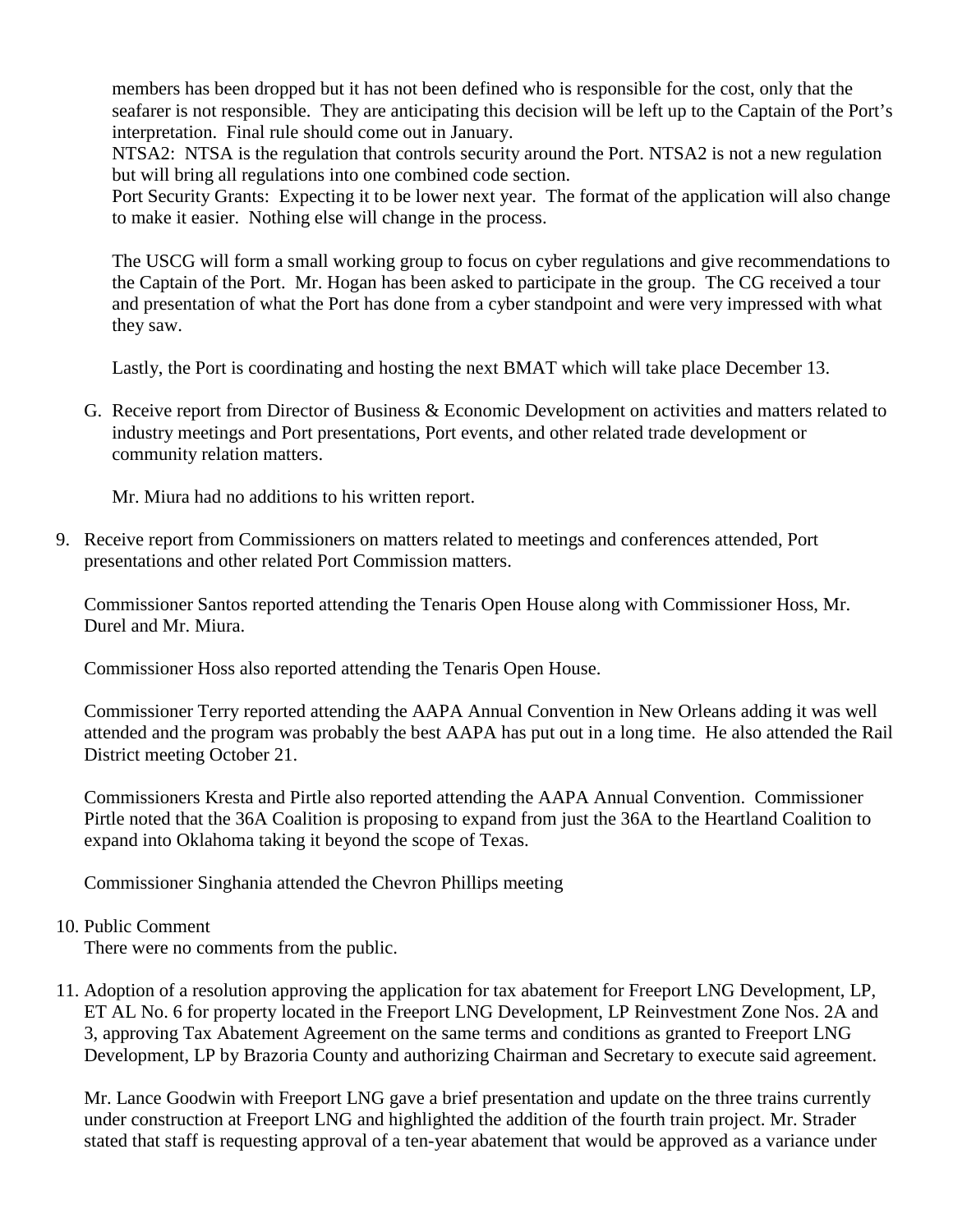the Port's current guidelines. The abatement would begin 2019. He added the County did approve a tenyear abatement with Freeport LNG in August.

A motion was made by Commissioner Terry to approve the tax abatement as presented. The motion was seconded by Commissioner Kresta with all Commissioners present voting in favor of the motion.

12. Approval of an Award of Contract for janitorial services.

Mr. Durel stated that bids were requested for janitorial services with the inclusion of the new administration building and received five bids. The bids were reviewed in detail in the Operations Committee and is prepared to make a recommendation.

Commissioner Santos made a motion to award the janitorial services contract to Maintenance of Houston as the best qualified company in the amount of \$45,540 per year. The motion was seconded by Commissioner Pirtle with all Commissioners present voting in favor of the motion.

13. Approval of nomination for Phyllis Saathoff to join the Board of Directors for the Port Authority Advisory Committee.

Ms. Saathoff explained that the Port Authority Advisory Committee is an advisory group to TxDOT and the Maritime Division meeting a few times a year in Austin. Ms. Saathoff feels it's important to have a seat back on the advisory committee because TxDOT has taken more interest in ports and connectivity to ports. This will allow us to be more closely associated with the Maritime Division and will serve the Port well.

A motion was made by Commissioner Hoss to approve the nomination. The motion was seconded by Commissioner Pirtle with all Commissioners present voting in favor of the motion.

14. Adoption of a resolution approving the acceptance of the Port's portion of proceeds received from high bidders on delinquent tax property held in trust by Brazoria County, Texas and authorizing the Chairman to join in conveyance to high bidders.

A motion was made by Commissioner Terry to approve the resolution. The motion was seconded by Commissioner Santos with all Commissioners present voting in favor of the motion.

15. Adoption of a resolution authorizing a contribution to the Port Freeport Retirement Fund.

Ms. Campus stated the resolution presented is to authorize the contribution to Port Freeport Retirement plan, adding this is a calendar year plan and contributions will be made in January to eligible employees. This is a budgeted item for 6% of the eligible wages. Commissioner Hoss asked if this contribution was a matching program. Ms. Campus stated this the base contribution to the profit sharing plan.

A motion was made by Commissioner Terry to approve the resolution. The motion was seconded by Commissioner Hoss with all Commissioners present voting in favor of the motion.

16. Discuss and consider granting authority to Executive Director/CEO Phyllis Saathoff to execute any and all documents necessary and required by Stewart Title to close the transactions on the following properties: 310 East 6th Street, Freeport, TX 77541 and 203 West 9th Street, Freeport, TX 77541 524 East Broad Street, Freeport, TX 77541 and 301 West 9th Street, Freeport, TX 77541 413 East 8th Street, Freeport, TX 77541 and 219 West 9th Street, Freeport, TX 77541 530 East 8th Street, Freeport, TX 77541 and 314 West 9th Street, Freeport, TX 77541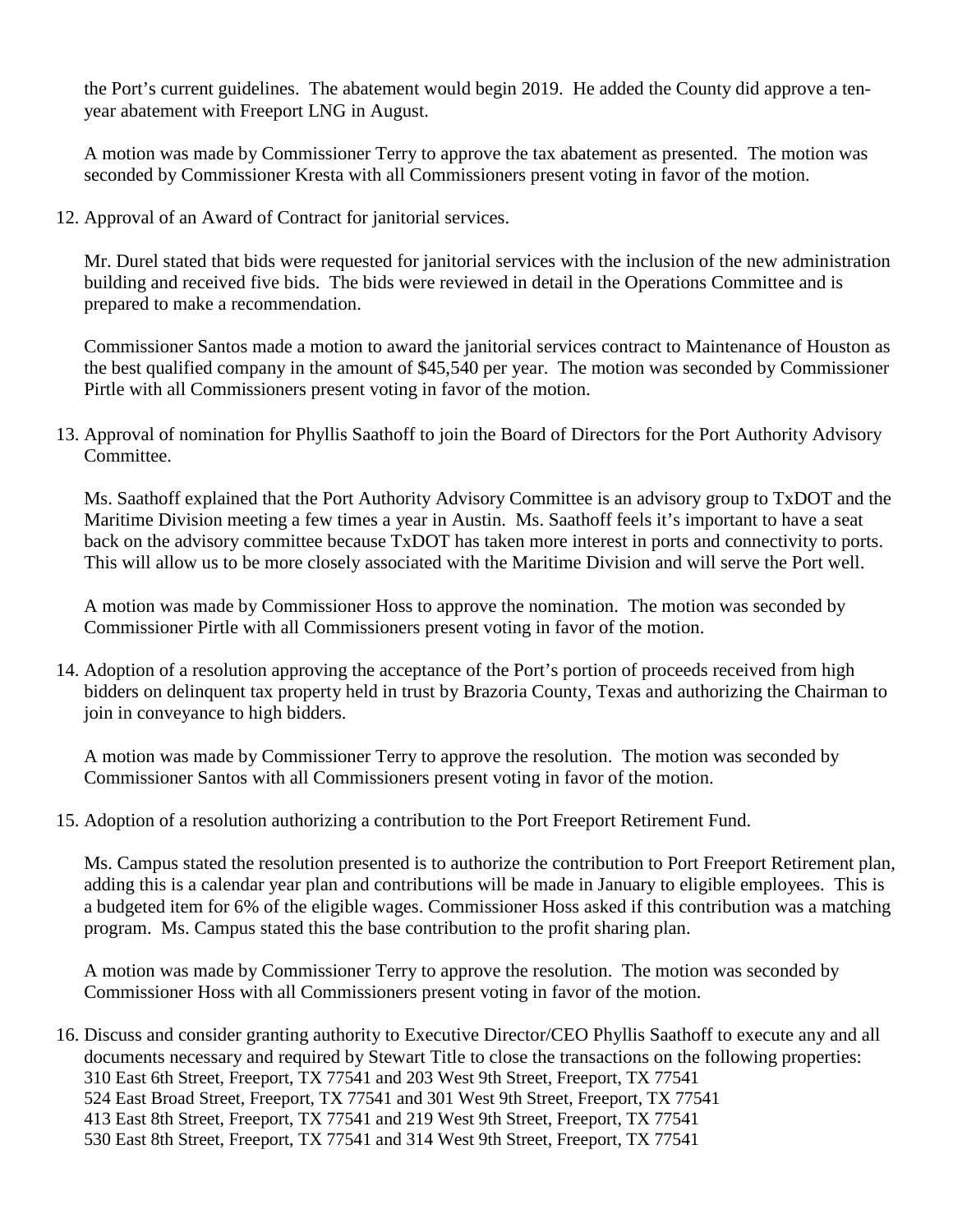315 East 7th Street, Freeport, TX 77541 and 223 West 9th Street, Freeport, TX 77541 222 East 6th Street, Freeport, TX 77541 and 207 West 9th Street, Freeport, TX 77541 526 East 6th Street, Freeport, TX 77541 and 311 West 9th Street, Freeport, TX 77541 318 East 7th Street, Freeport, TX 77541 and 303 West 9th Street, Freeport, TX 77541 303 East 6th Street, Freeport, TX 77541 and 323 West 9th Street, Freeport, TX 77541 511 East Broad Street, Freeport, TX 77541 and 306 West 9th Street, Freeport, TX 77541 511 East 8th Street, Freeport, TX 77541 and 307 West 9th Street, Freeport, TX 77541 310 East 7th Street, Freeport, TX 77541 and 211 West 9th Street, Freeport, TX 77541

Mr. Strader stated that properties listed are tentatively scheduled to close next week but require Board approval to authorize Ms. Saathoff execute related documents.

A motion was made by Commissioner Pirtle to grant authority to the Executive Director/CEO to execute closing documents. The motion was seconded by Commissioner Santos with all Commissioners present voting in favor of the motion.

- 17. EXECUTIVE SESSION in accordance with Subchapter D of the Open Meetings Act, Texas Government Code Section 551.001, et. seq., to review and consider the following:
	- A. Under authority of Section 551.071 (consultation with attorney) for discussion regarding: 1. Consultation with attorney regarding terms of Fort Bend Brazoria County Rail District Bylaws.
	- B. Under authority of Section 551.072 (deliberation of real property) for discussion regarding:
		- 1. Discussion regarding the terms and conditions of a Lease Agreement between Port Freeport and Village of Surfside.
		- 2. Discussion regarding the terms and conditions of an Amendment to License to Operate & Maintain Water Well between Port Freeport and Town of Quintana.
		- 3. Discussion regarding the terms and conditions of a Lease Agreement between Port Freeport and Town of Quintana.
		- 4. The potential exchange, lease, or value of real property located Port Freeport, including but not limited to Parcels 7, 8, 10, 26, and 37.
		- 5. The potential purchase, exchange, lease or value of real property located at Port Freeport, including but not limited to the real property located at and contiguous to Berths 1, 2, 5 and 7.
		- 6. Discussion regarding the potential exchange, lease or value of real property located in Freeport, Texas, including but not limited to the area known as the East End of Freeport and bordered by the following streets: FM 1495; East  $2<sup>nd</sup>$  Street; Terminal Street and East  $8<sup>th</sup>$  Street in Freeport, Texas.
		- 7. The potential exchange, lease, or value of real property located at Port Freeport, including but not limited to Parcels 4, 5, 6, 9, 14, 19, 27, 31, 34, and 38.

## 18. RECONVENE OPEN SESSION to review and discuss the following:

19. Approval of an appointment to the Board of Directors for the Brazoria Fort Bend County Rail District.

Commissioner Terry stated that Dan Croft is President of Sweeny First State Bank and resident of Jones Creek.

A motion was made by Commissioner Terry to appoint Dan Croft to the Board of Directors for the Rail District. The motion was seconded by Commissioner Hoss with all Commissioners present voting in favor of the motion.

20. Adjourn.